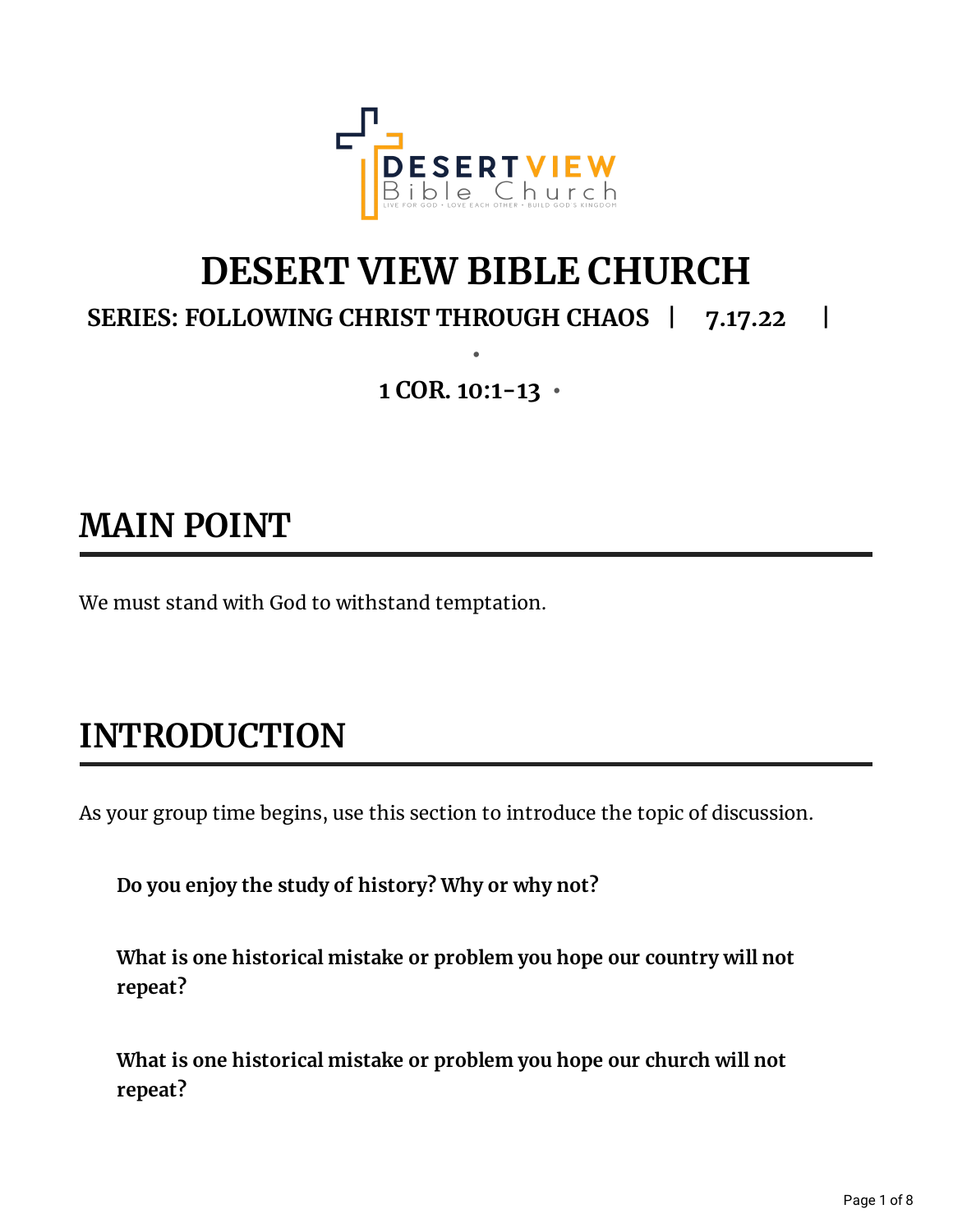#### **What is one familial mistake or problem you hope your children and grandchildren will not repeat?**

George Santayana wrote, "Those who cannot remember the past are condemned to repeat it." History can teach us where other people have made mistakes as they met the challenges of life. Paul believed the history of Israel had much to teach the church. In today's study, we'll see how the temptations of Israel's past should help today's believers stand with God and resist temptation.

### **UNDERSTANDING**

Unpack the biblical text to discover what the Scripture says or means about a particular topic.

**READ 1 CORINTHIANS 10:1-5.**

**What ve common experiences does Paul note all of Israel shared?**

**In what way do these ve experiences relate to New Testament believers and the church today?**

**From verse 5, what was Paul's point?**

All the Israelites were joined together in the shared common experiences of God's grace, just as all the Corinthians were joined together in their experiences of baptism and the Lord's Supper. Despite the grace they experienced, God was not pleased with most of Israel, and they did not make it into the promised land. Paul wanted the Corinthian church, and today's church, to recognize a similar possibility. To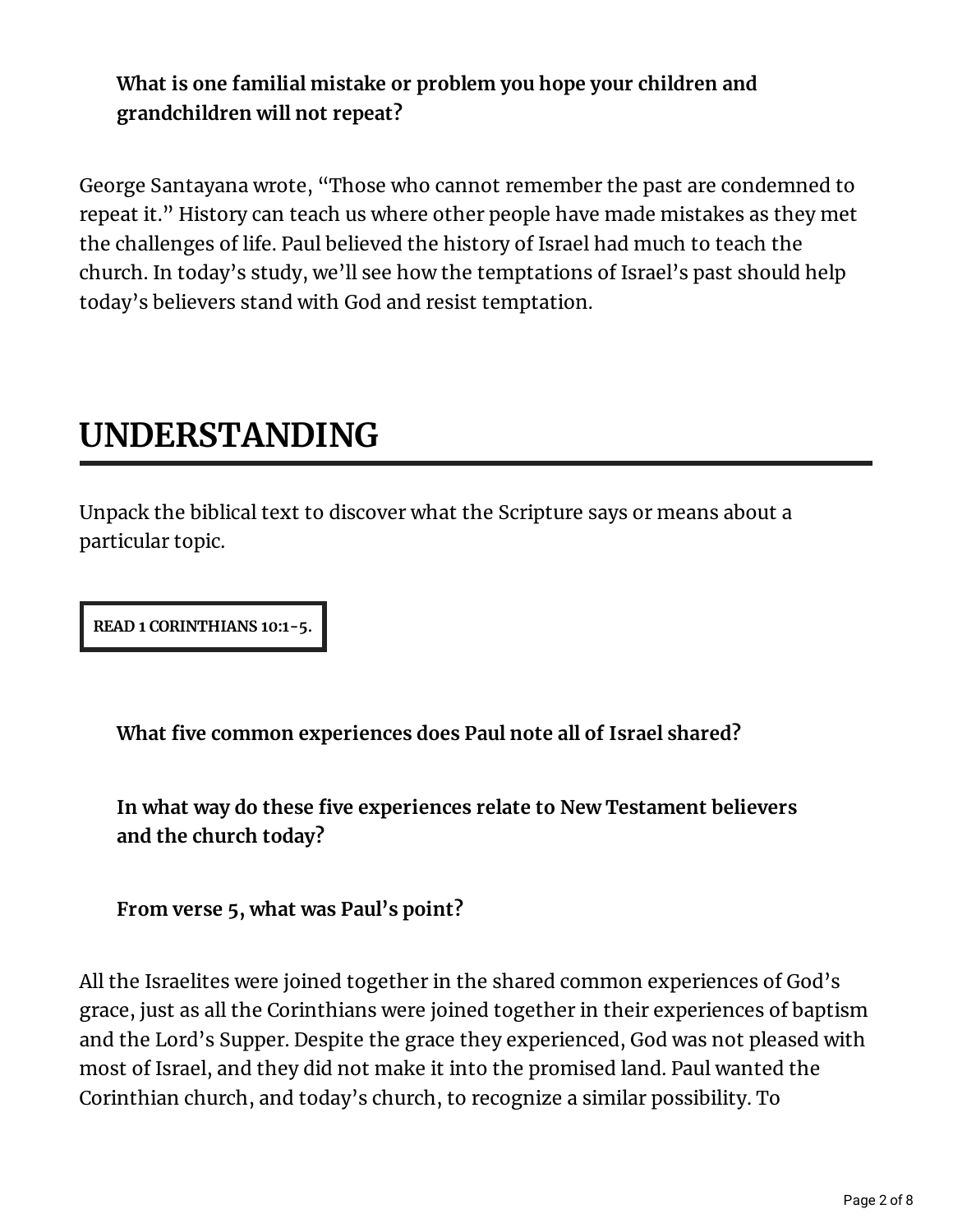seemingly begin a spiritual journey through participation in baptism and the Lord's Supper do not necessarily signify or guarantee saving faith.

**How would you respond to a person who believes, "It doesn't matter how I live because Jesus has forgiven me"?**

**READ 1 CORINTHIANS 10:6-12.**

**According to verse 6, what was one intended outcome of Israel's struggles with temptation?**

**How would Paul respond to a believer who says, "I have to learn things the hard way"?**

**What ve negative examples of Christian behavior from Israel's past does Paul warn us against? Why?**

By eating food sacrificed to idols in pagan temples  $(8:10)$ , the Corinthians were playing with fire. Their desire for food could take priority in their hearts over their loyalty to God. They could misunderstand the serious nature of idolatry. Being in the pagan temple could lead them down the path of sexual immorality. They could become dissatisfied with what God had given them in Christ. They could become complaining and rebellious toward Paul's leadership. Each of these things had been demonstrated in Israel's history and were dangers for the Corinthians and every believer who is overly confident and careless about personal holiness.

**From these ve warnings, which stands out the most to you right now? Why?**

**How do you know if you're in danger of falling (v. 12)?**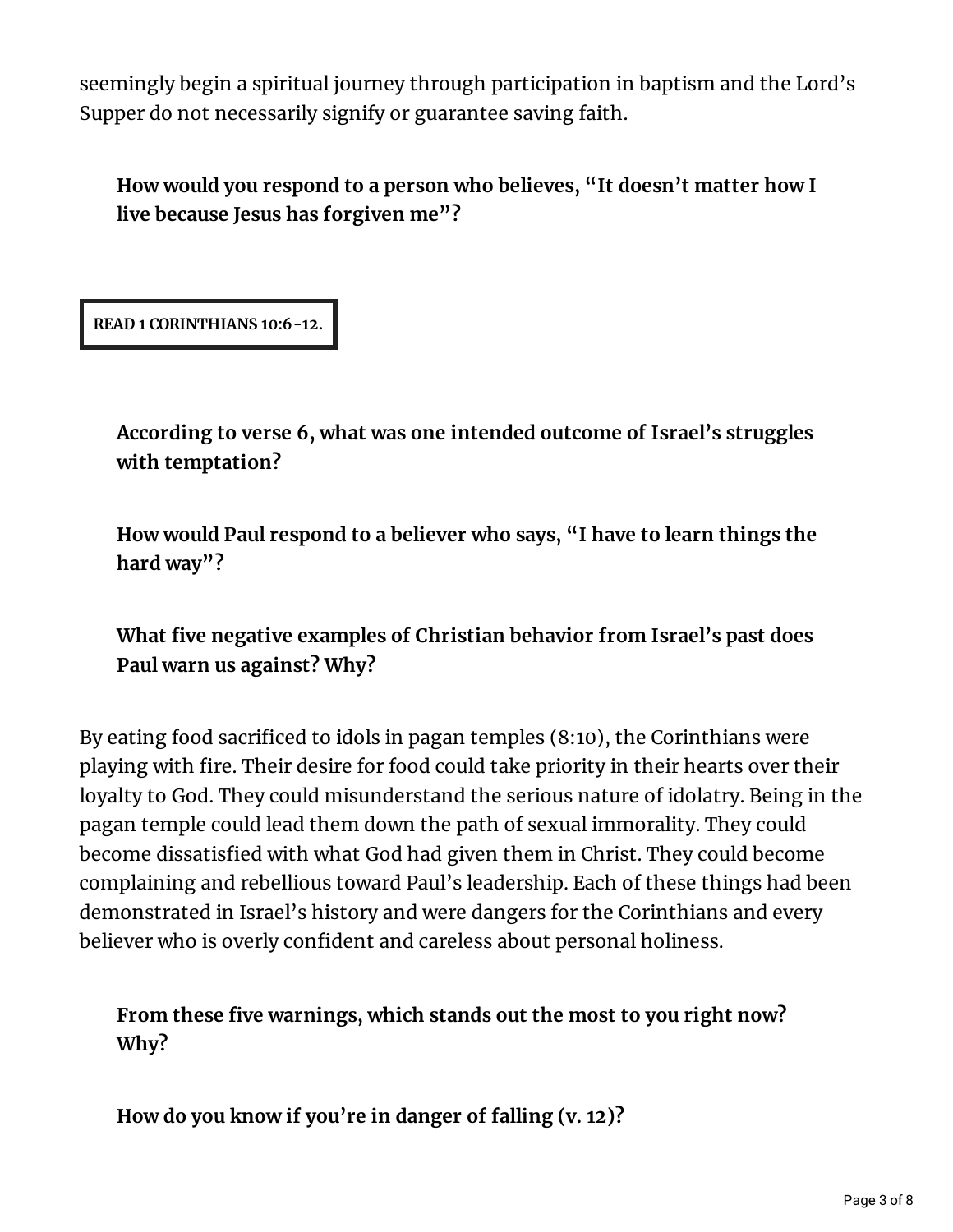**HAVE A VOLUNTEER READ 1 CORINTHIANS 10:13.**

**What truths do you learn about temptation in this one verse?**

**How is this verse an encouragement to us when temptation comes?**

**What are some of the ways God gives us to get out of a situation where we could sin?**

God doesn't just give us an example of bad choices and the encouragement to make wise choices; He gives us the ability to do so. If we are in Christ, we never have to give in to temptation. God is faithful and always gives us a way out of temptation that doesn't include sinning against Him. We need to recognize the seriousness of our choices and stand with God in order to withstand temptation.

#### **APPLICATION**

Help your group identify how the truths from the Scripture passage apply directly to their lives.

**Why is knowing the Word of God essential to overcoming temptation? What can you do this week to be better equipped for the temptation that will come?**

**Besides knowing God's Word, what are some other practical ways you can daily stand with God to withstand temptation?**

**How can this group help you stand with God and withstand temptation?**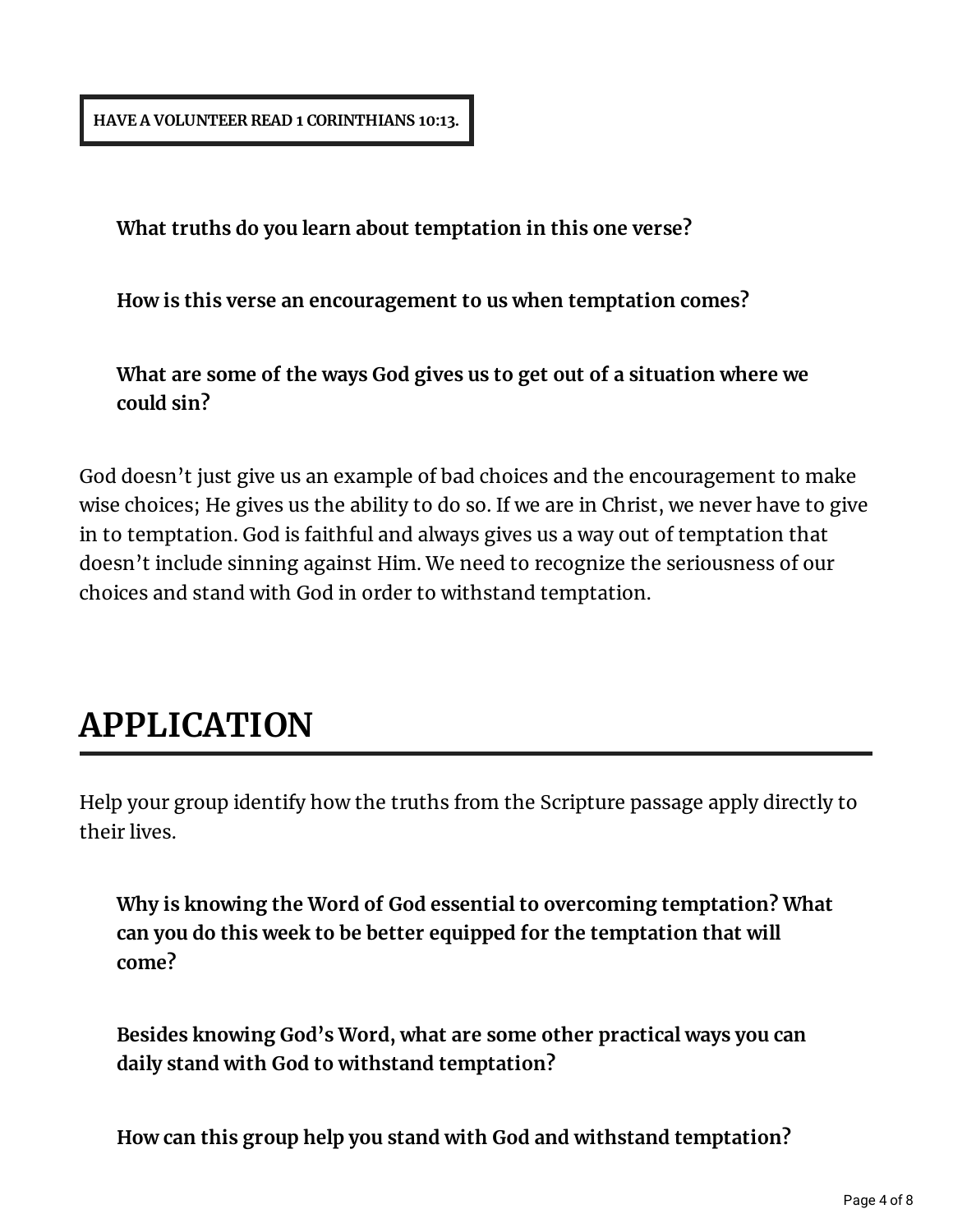## **PRAYER**

Thank God that He has not left you helpless, but offers a way to stand up under the weight of every temptation. Invite Him to show you areas where you've been playing with fire in regards to temptation, and ask Him to fill your group with His strength to turn away and walk more closely with Him.

#### **COMMENTARY**

#### **1 CORINTHIANS 10:1-13**

10:1-2. The believers in Corinth who ate meat offered to idols had a measure of knowledge, but Paul feared they were ignorant of the lessons of Old Testament history and the imminent dangers that idolatry posed. The apostle drew two comparisons between the Corinthian Christians' experiences and the wilderness wanderings of Israel. First, the Israelites were all under the cloud and all passed through the sea. All the Israelites, young and old, male and female, faithful and unregenerate, were baptized into Moses in this way. The use of the word baptized points to an implicit analogy. The Israelites had been baptized into Moses just as the Corinthians had been baptized into Christ. Paul pointed out this similarity in order to identify Israel with the Corinthians, and thereby to apply Israel's lessons to Corinth.

He strengthened this association by referring to the Israelites as our forefathers, even though the Corinthians were Gentiles. In Paul's mind, sufficient continuity existed between the covenant people of God in the Old Testament (Israel) and in the New Testament (the church) that the Old Testament Israelites were the spiritual forefathers of all New Testament believers.

10:3-4. Second, the Israelites ate the same spiritual food and drank the same spiritual drink. This food and drink were not ordinary, but spiritual. Paul did not mean that these items were nonphysical but that they came from the Spirit and had spiritual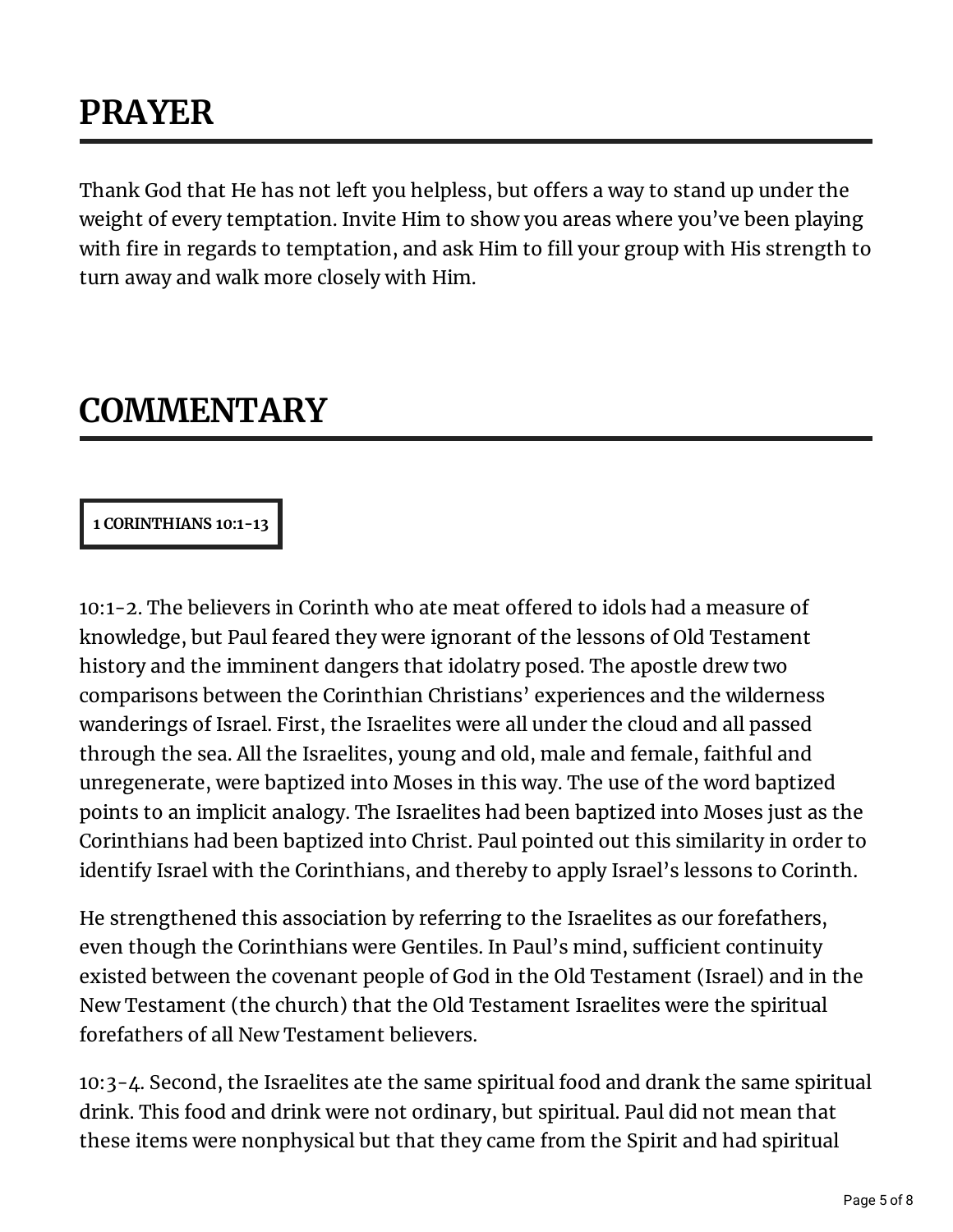power for God's people. Specifically, Paul spoke of the manna that God provided to Israel for forty years (Exod. 16:12-35), and the water he provided them at least twice (Exod. 17:6; Num. 20:11). A spiritual rock, one miraculously provided by the Spirit and empowering the people, accompanied them in the sense that water-giving rocks appeared on at least these two occasions. John explained that the manna foreshadowed Christ (John 6:31-58). Here, Paul symbolically connected Christ and the water-giving rock. The rock was Christ.

Israel's spiritual food and drink were similar to the Corinthians' partaking of Christ's body and blood symbolized in the Lord's supper (10:14-22). The Israelites in the wilderness had lived through the Old Testament foreshadows of Christian baptism and the Lord's Supper. By describing these Old Testament events as "baptism" and "spiritual food and drink," Paul emphasized the similarity between the situation of the Corinthians and of the Israelites under Moses.

10:5. Next, Paul addressed his chief concern. Five times in four verses (10:1-4) he mentioned that "all" of the Israelites shared these common experiences. All the Israelites were joined together in their experiences of God's grace, just as all the Corinthians were joined together in their experiences of Christian baptism and the Lord's supper. Despite the experience of grace enjoyed by all Israel, God was not pleased with most of them. As a result, most of them died in the desert and were not permitted to enter the Promised Land. Paul mentioned this to draw attention to a similar possibility within the Corinthian church. Everyone in the Corinthian church had begun a spiritual journey in Christ, and everyone had participated in baptism and the Lord's Supper—but these experiences did not guarantee that each of them would complete the journey and receive eternal life.

We must not think that Paul believed it was possible to lose salvation. Paul taught that those who have saving faith in Christ will never lose their salvation (Rom. 5:8- 10; Eph. 1:5, 13-14). Yet, he also knew that not all people who profess faith in Christ and partake of baptism and the Lord's Supper have saving faith.

10:6. Five times Paul warned the Corinthians against acting as they did ("as some of them," 10:7; "as some of them did," 10:8-10). Five times he showed how Israel's experiences provided negative examples of Christian behavior. Each example drew attention to Paul's main concern in this passage: how to deal with meat offered to idols. First, the Corinthians were to avoid setting their hearts on evil things. This terminology occurs only twice in the Old Testament (Num. 11:34; Prov. 1:22), so Paul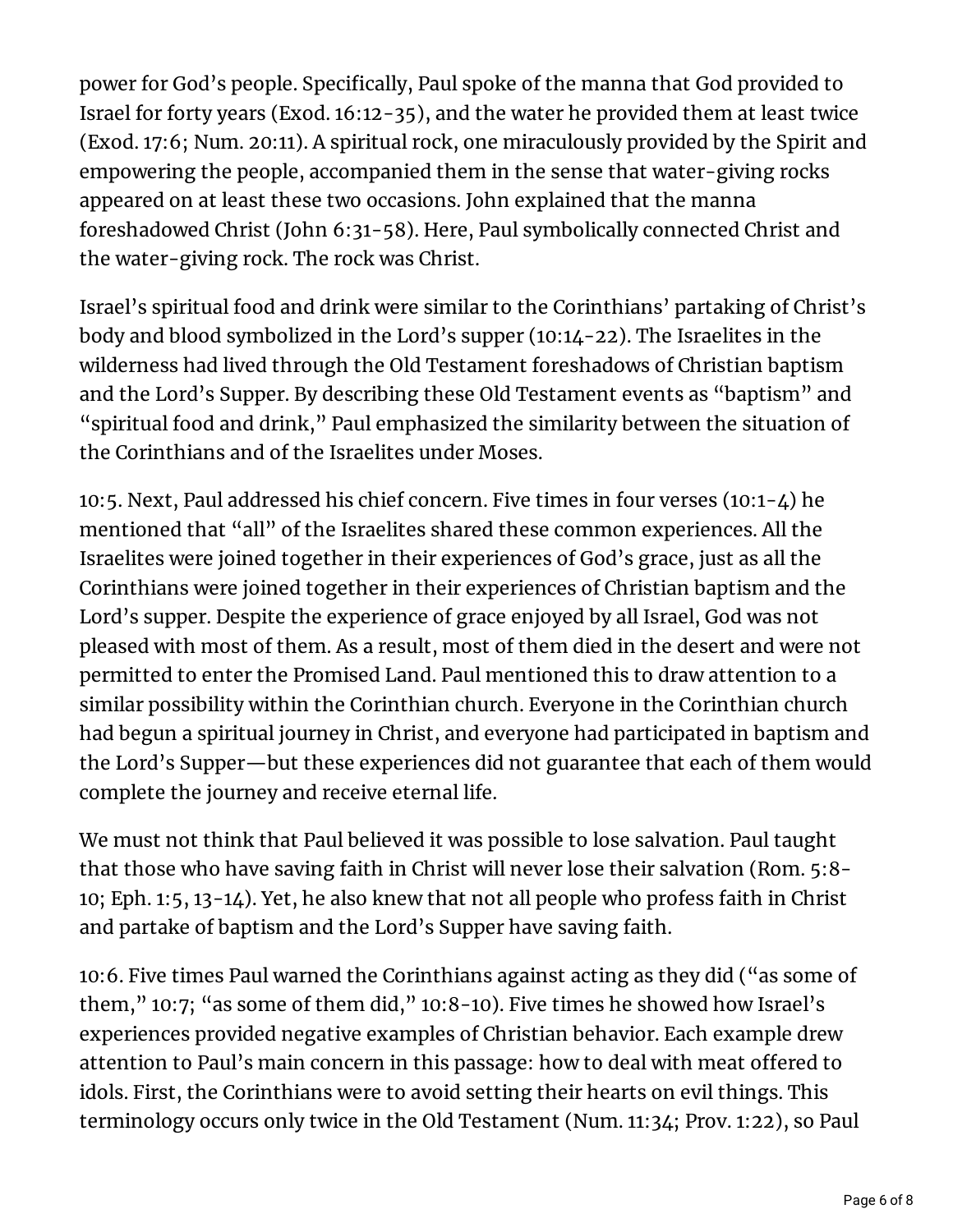may have been alluding to Numbers 11:4-6 where the Israelites valued Egypt's food above loyalty to God. Israel committed so many sins that all but two of the adults who originally left Egypt died in the wilderness (Num. 14:22-30; 32:11-13). Even Moses was not allowed to enter the Promised Land (Num. 20:12)..

10:7. Second, Paul warned believers not to be idolaters. Here he had in mind the specific event of Exodus 32:6, and he quoted it to illustrate his point. When Moses went to Sinai to receive the Ten Commandments, Israel began to indulge in pagan revelry before the golden calf, which evidently included pagan cultic meals like those the Corinthians ate in pagan temples (8:10). Because of this idolatry God nearly destroyed the entire nation of Israel. As it was, he had three thousand men put to death (Exod. 32:28).

10:8. In the third example, Paul warned against sexual immorality, referring to the time when twenty-three thousand of them died after engaging in idolatry at Baal-Peor and involving themselves in fertility rituals (Num. 25:1-9; 31:16). Many died because of involvement in pagan fertility rites. Fertility religions believed that participating in religious prostitution and orgies brought health, fertility, and prosperity. The idolatry practiced in Corinth in Paul's day involved similar fertility practices. Paul's warning was plain: eating meat sacrificed to idols may lead to sexual immorality—to which some of the Corinthians were prone (1 Cor. 6:15-16)—and such immorality stirs the wrath of God.

10:9. Fourth, Paul warned the Corinthians not to test the Lord, and he mentioned snakes which killed many in Israel. This alludes to Numbers 21:4-9 where the people blasphemed God by rejecting his manna. Paul drew upon this parallel because some in Corinth were not satisfied with what God had given them in Christ. As the Israelites before them who desired food other than manna, the Corinthians desired meat so much that they disregarded all other considerations. God's retribution against the Israelites warned the Corinthians against these practices.

10:10. Complaining against God and his leaders took place many times in the wilderness (Exod. 15:24; Deut. 1:27). But Paul had in mind a time when the destroying angel killed those who grumbled. Although the Scriptures do not mention a particular time when such an angel appeared in the wilderness, similar concepts appear in many places in the Old Testament (Exod. 12:23; 1 Chr. 21:15). The rabbis of Paul's day taught that God had a particular angel who destroyed and killed. Apparently, Paul agreed with this teaching. Those who opposed Paul on the matter of